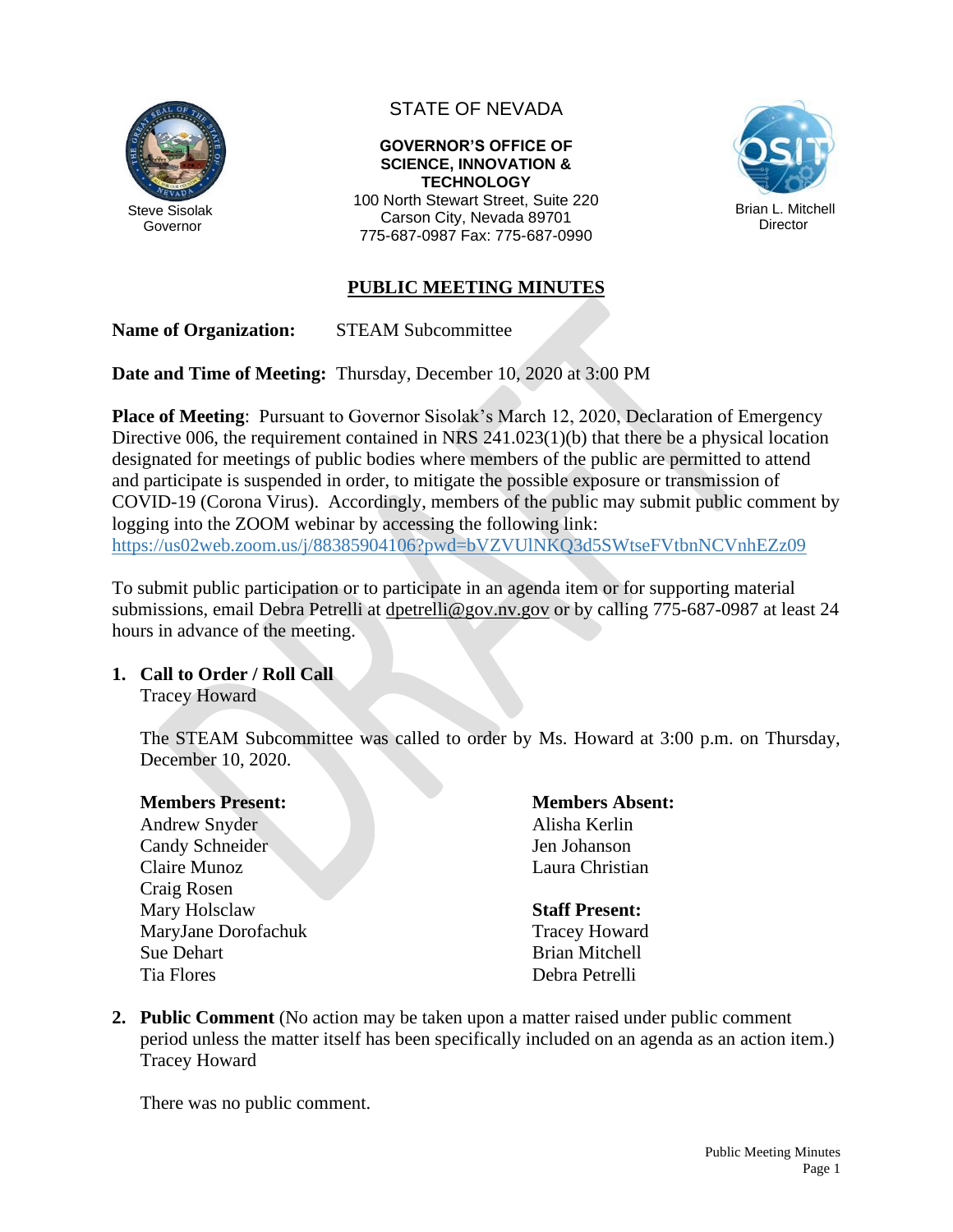## **3. Welcoming Remarks and Announcements** (For information only) Tracey Howard

Ms. Howard welcomed everyone to the meeting and thanked them for their participation in recent one-on-one meetings in which visons and concerns for the subcommittee were shared. She said data has been compiled and OSIT is ready to work with the subcommittee and feels confident about where this subcommittee is heading.

# **4. Approval of the Minutes from the June 2, 2019 STEAM Subcommittee Meeting** (For possible action)

Tracey Howard

Mr. Mitchell asked if there were any corrections or additions to the June 2, 2020 Minutes as written. None were made. Ms. Schneider made a motion to approve the Minutes of June 2, 2020 as written. Ms. Dorofachuk seconded the motion. The motion passed unanimously.

### **5. Discussion on Regional STEM Network Strategic Plans, Subcommittee Vision, and Next Steps** (For possible action) Tracey Howard

Ms. Howard said after meeting with everyone and discussing the subcommittee's vision for the future, she put together some discussion topics. She pointed out that the subcommittee's past focus has been to expand access to STEAM, engage students in STEAM, and professional development (PD) for teachers and increasing high quality STEAM instruction. She added that the annual STEAM conference is one product of that focus. She said in speaking with each member of the subcommittee, one-on-one, there was a common theme of shifting that focus to other topics including increasing awareness, access, and equity in STEAM, and added she does not believe the subcommittee should allow PD to completely drop-off of the radar. Other topics discussed in these conversations were to shift from arts integration to STEAM, and expanding subcommittee membership to include STEM experts, teachers, schools, etc. She pointed out that currently the subcommittee has no representation by a STEAM teacher and suggested that adding that representation might also be helpful in making this shift. She said that other specific projects were discussed during those one-onone conversations including; 1) the STEAM designation for schools interested in becoming a STEAM school; 2) the STEAM policy paper with suggestions that stakeholders can make in order to increase access to quality STEAM education; 3) a resource evaluation tool that stakeholders can use to evaluate their STEAM curriculum or programs to make sure they are offering high-quality STEAM; and 4) a shared community resource bank where many topics can be shared and resources can be accessed by the community, which they may not be aware of.

Mr. Mitchell commented that one common discussion was the annual NV STEAM Conference which takes place at the Nevada Museum of Art. He said because the conference has been such a big focus for this subcommittee in the past, the ownership of that conference was brought up by members. He said members have asked whether it is an initiative by the museum and supported by the subcommittee, or whether it is an initiative by the subcommittee that is largely carried out by the museum. He pointed out that it has always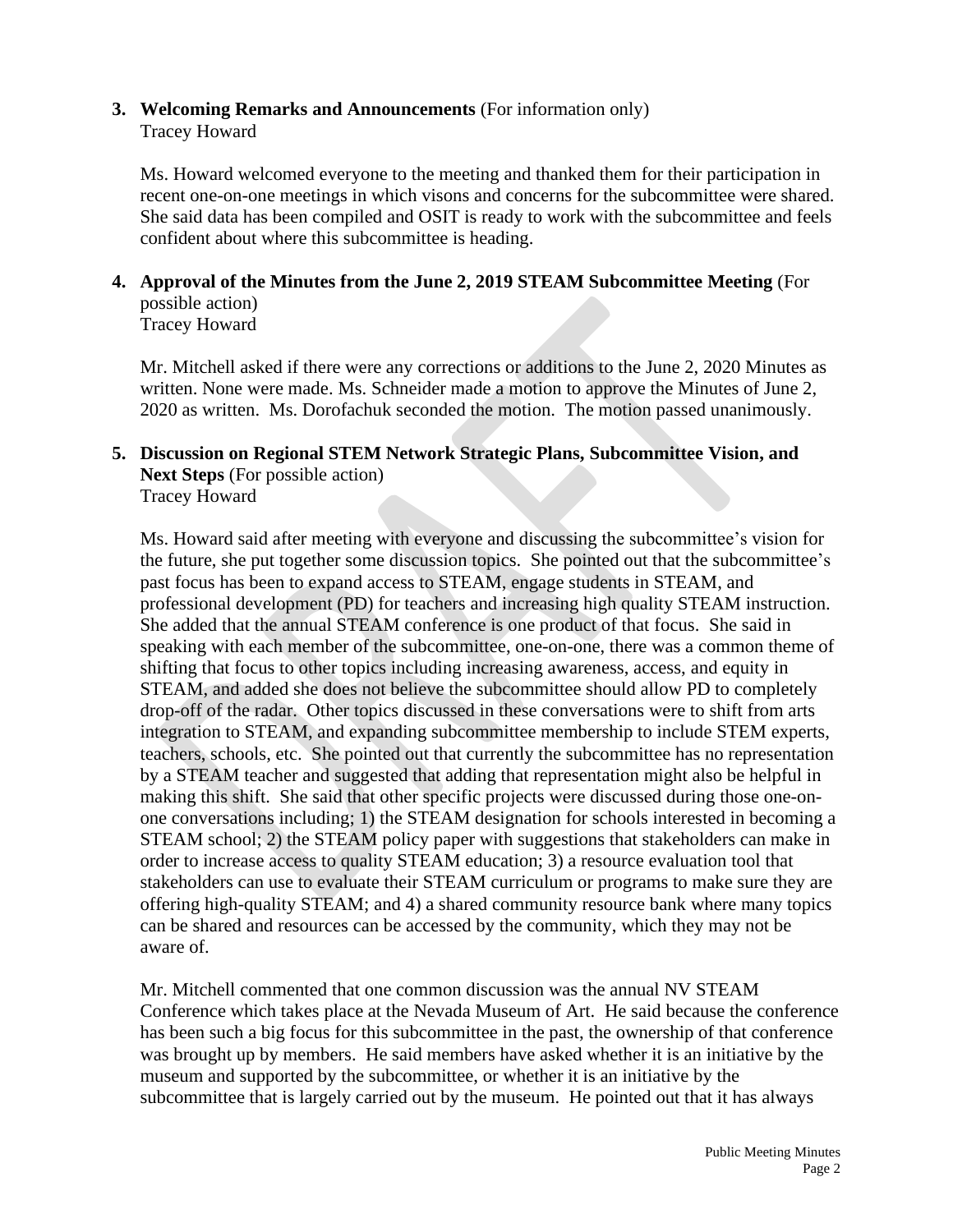been his opinion the conference was an initiative by the museum and is supported by this subcommittee. He said in talking with the Nevada Museum of Art, they agree. He pointed out that one focus of this subcommittee has always been on teacher PD, and the NV STEAM Conference offered a statewide STEAM PD opportunity. He said it is his hope that other initiatives can also be identified that meet that same objective, providing high-quality STEAM professional development. He pointed out that it seems to be unanimous this is something the subcommittee wants to provide and still include support to the museum with assistance in carrying out the annual NV STEAM Conference. He added that the consensus of the group is to provide the same kind of support or assistance to other similar initiatives that help achieve the subcommittee's goals.

Ms. Munoz, Sr. Director of the Nevada Museum of Art, said she would like to acknowledge the help and support that Mr. Rosen and Desert Research Institute (DRI) as a co-host contributes to the NV STEAM Conference. She added she fully agrees with Mr. Mitchell that the conference is a joint initiative by the Nevada Museum of Art and DRI, supported by this subcommittee. Mr. Rosen commented as a historic perspective, the conference started prior to the beginning of the STEAM subcommittee. He said the conference was originally an initiative of the museum and the Smith Center, which ultimately grew and welcomed additional organizations but demanded a voice, which became the STEAM subcommittee. He pointed out that each member of this subcommittee contributed from the beginning at the first NV STEAM Conference. He said he believes this is a good time to move the conference outside of these meetings and keep it separate so this subcommittee can work collaboratively towards the greater STEAM initiatives.

Ms. Howard commented that discussions to put together several working groups for other STEAM initiatives as well as a group dedicated to the NV STEAM Conference is forthcoming. She said a couple questions were raised during the one-on-one discussions, which included, what the ultimate STEAM goal for Nevada is; what this subcommittee can do to support the work of the three regional networks; and who is needed at the table. She pointed out that last spring, the three Regional STEM Networks were created and have been doing work creating regional strategic plans and have identified regional specific STEM needs. She added that most of this group attended the Regional STEM Summit that took place in October 2020, and as a group should continue discussions on supporting regional STEM goals and see where STEAM fits in. She pointed out that this subcommittee consists of all talented experts in the field and wants to be sure that all aspects of STEAM education are being represented.

Ms. Howard asked Mr. Rosen, who was an attendee at the Regional STEM Summit, for comments he received from the event and the outcomes of each regions strategic plan. Mr. Rosen said the three STEM networks (Southern, Northwestern, and Rural) have each come up with their own unique ultimate outcome making each very regionally focused. He added that each region's alignment is very similar with each other. He said the question is how these ultimate outcomes will be achieved for the state what work needs to be done to get to that place. He said there are three main themes to be targeted; 1) STEM and STEAM equity for all Nevadan's; 2) awareness of STEM and STEAM opportunities and careers; and 3) high-quality STEM and STEAM educational programming. He commented if those three intermediate outcomes are produced, then it will lead to the ultimate outcome for each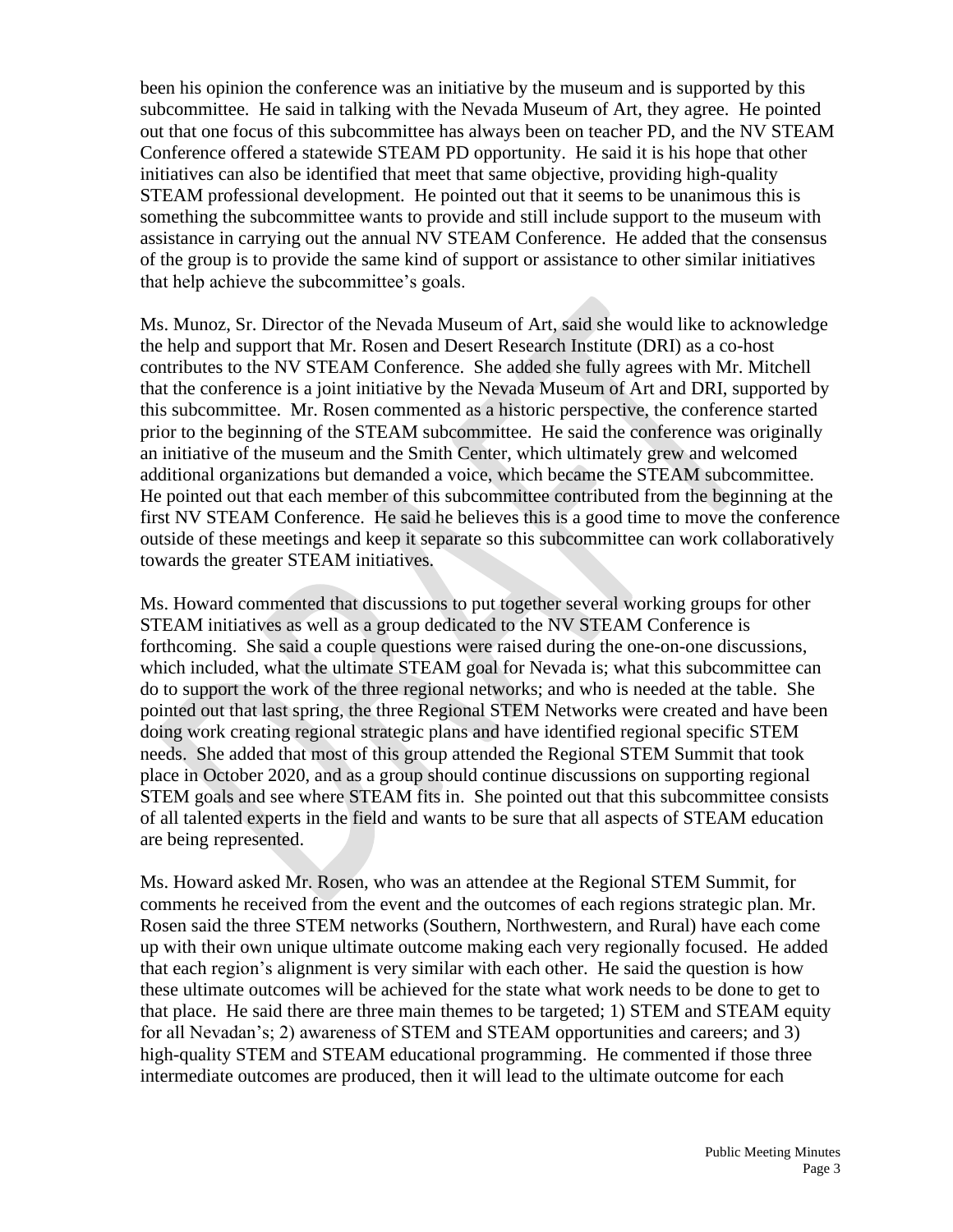region. Ms. Howard added that each region's Strategic Plan can be found on the OSIT website at: [https://osit.nv.gov/STEM/Regional\\_STEM\\_Networks/](https://osit.nv.gov/STEM/Regional_STEM_Networks/)

Ms. Howard pointed out the original Mission and Objectives of the STEAM subcommittee, were as follows:

*MISSION: The STEAM subcommittee is a civic advisory working group and permanent subcommittee to the Nevada STEM Advisory Council, consisting of both Arts and STEM professionals and community advocates committed to supporting arts integration across all disciplines of study.*

*OBJECTIVES: The STEAM subcommittee is supporting professional development programs for preK-college educators, increasing access to high quality STEAM opportunities for students throughout the state, and targeting stated goals put forth by the Nevada Office of Science, Innovation, and Technology.*

She commented that after meeting one-on-one with each member it is apparent that the vison and goal of the subcommittee has changed. She pointed out that it is important there be a discussion as a group on the ultimate STEAM goal for Nevada and what this subcommittee can do. She said a couple of items mentioned included the goal of getting STEAM into all schools, increasing access to STEAM, and whether kids are being engaged in informal STEAM programs. Ms. Schneider said perhaps there needs to be an adjustment in the subcommittee's goal of "integrating the arts in and across STEM so that it was representative as STEAM," which may have been stated improperly by saying "supporting arts integration across all disciplines of study." She pointed out in this case it speaks specifically in the areas of STEM and integrating the arts within STEM and helping make that connection for students.

Ms. Flores commented that all study and research shows in the STEM field, when the arts component is introduced it makes it more equitable across minority groups, gender groups, and those less fortunate in low-income settings. She said she agrees the goal should be directed more towards the STEM field and not so broadly stated as "in every subject matter." Ms. Schneider added it is not only for those areas underrepresented but is an encouragement to find an entry for those underrepresented in the STEM field. She said the idea of the creativity, the collaboration and problem solving, and everything that goes with the arts and parallels in science, technology, engineering, and mathematics are the pieces that takes kids on a different learning path and gets them to that end. She said this adds to the idea of being more open and finding a variety of opportunities when the arts are present within STEM education fields. Ms. Howard said the conversation sounds like the goal for STEAM in Nevada is that all students have access to high-quality STEAM education.

Ms. Howard, referring to the STEM Regional Networks, suggested a discussion on the three intermediate outcomes and the importance of how this community can help support those networks in these ultimate goals and ensure all students in Nevada have access to highquality STEAM: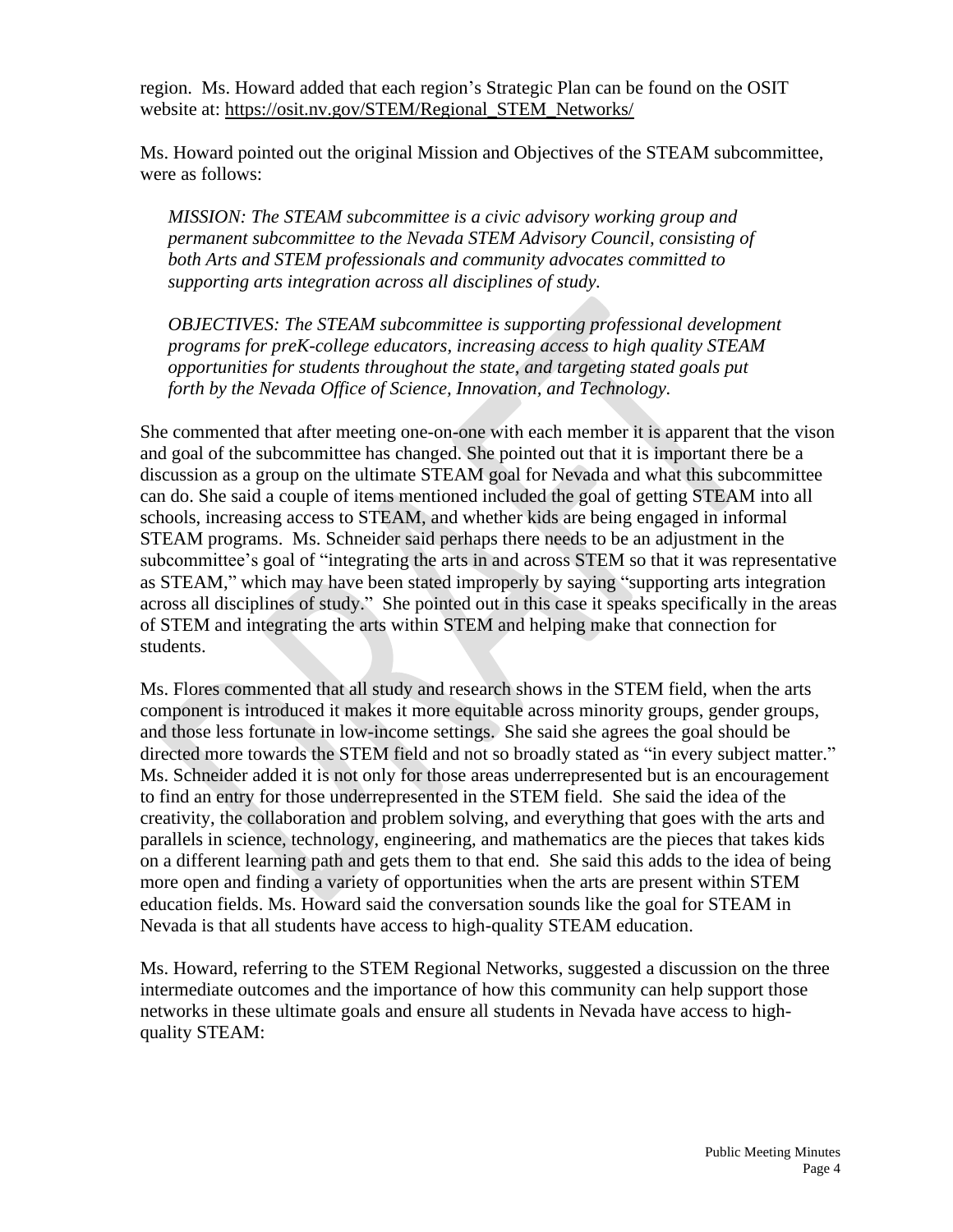*Goal 1: STEM Stakeholders employ evidence-based strategies that lead to increased participation in high-quality STEM programs from all groups, with a particular focus on students that are traditionally underserved.*

*Goal 2: All Nevadans, especially families, students and job seekers are aware of the benefits of STEM education and opportunities for STEM careers.*

## *Goal 3: High quality STEM education programs with knowledgeable educators and engaged business partners exist in all counties, cities, and districts.*

Ms. Munoz asked what the responsibility is of the STEAM subcommittee to execute these goals. She said if the goal is to ensure access to high-quality STEAM education for all students, what is the role of the subcommittee and who is responsible for that; how it happens; and how it is executed across the State with regards to equity, and how this team makes that assurance. She said in looking at the PD side, she feels confident that she along with other subcommittee members can provide that PD. Ms. Schneider commented that PD is certainly key to changing anything in education. She pointed out that PD is critical, but also for the awareness component, both for educators, as well as for parents and industry. She said those in the field of STEM understand how the arts support and enhance that learning and bring others who are possibly marginalized in those opportunities to find a way in. She added that she believes it is bigger than just PD for teachers but is also awareness. She said she thinks more awareness is also needed in the Governor's STEM Advisory Council. She said the name "STEAM subcommittee" somewhat marginalizes the importance or the awareness of including the arts in STEM and she believes there is an awareness of the importance and acceptance of moving forward with the Governor's STEM Advisory Council. She added that in her opinion there is not even an acknowledgement of the importance or the power of STEAM within the STEM Advisory Council.

Ms. Dehart commented that the awareness component is going to be huge because it is what creates that demand. She said if the subcommittee wants to get to students, the other side of that as opposed to going with PD for teachers, is to hold student events and engage students in that work which will create awareness and the demand to increase the programs in schools.

Mr. Mitchell said it is fair there are questions asked while setting the goal that all students have access to high quality STEAM programs. He added this subcommittee is a small but mighty subcommittee of about ten people working to accomplish this goal and pointed out that the NV STEAM Conference put on by the Nevada Museum of Art and DRI is most definitely a big part of that. He said, in his opinion, the STEAM subcommittee alone does not have the manpower to solely accomplish these goals and perhaps a better way to go about this would be to influence or create conditions whereby more STEAM happens throughout the state, rather than try to accomplish this alone. He suggested the subcommittee develop and design a high-quality guide with the components needed to achieve a high-quality STEAM professional development, which could be distributed to other organizations that specialize in professional development. He pointed out different ways this subcommittee could bring about awareness of STEAM and leverage relationships with other organizations, and to encourage others to help in this work. He also addressed the question of whether the STEM Advisory Council is aware of the work of the STEAM subcommittee or whether this subcommittee is inherently marginalized by STEAM versus STEM. He pointed out that the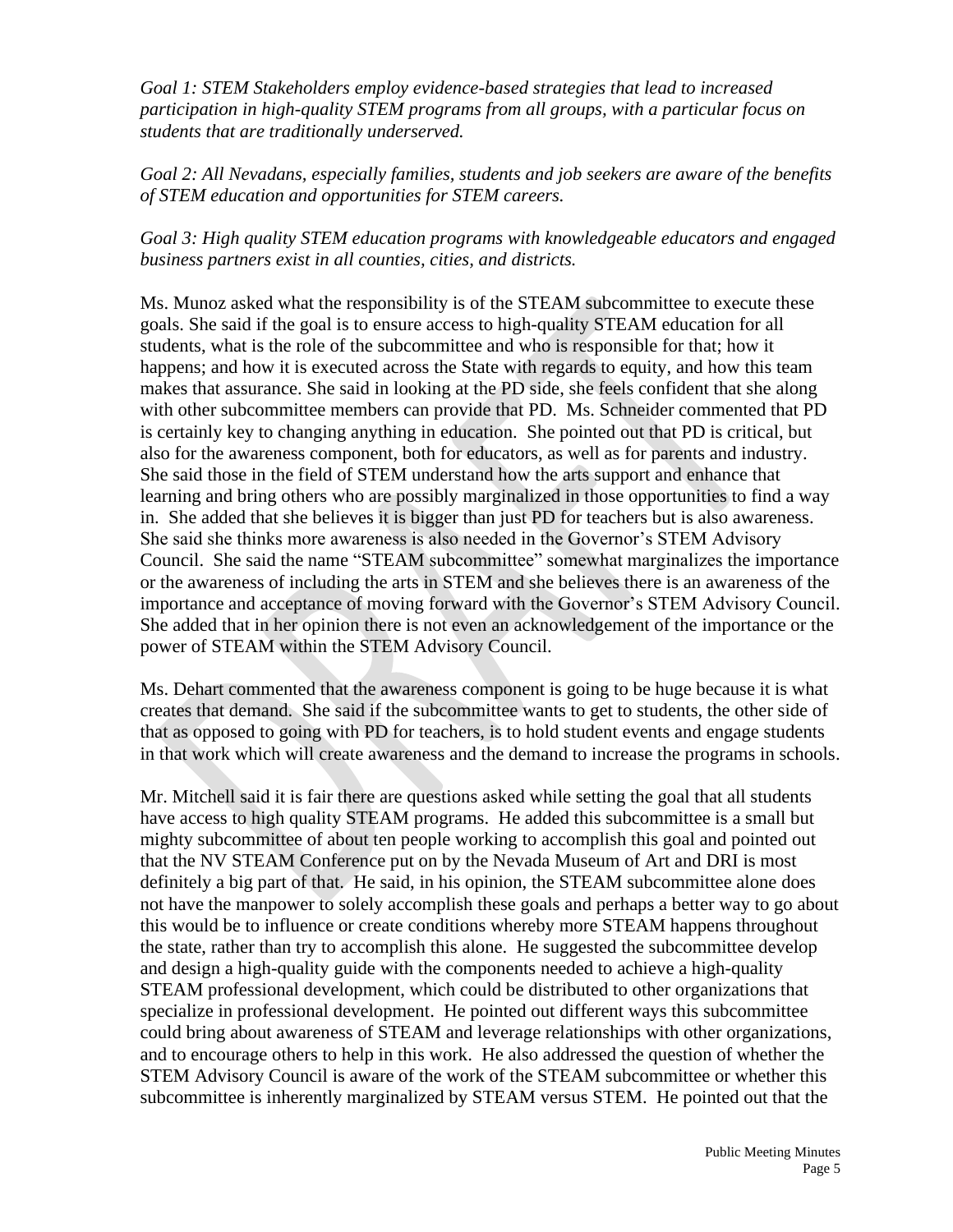STEM Advisory Council was reconstituted by the legislature approximately 6 years ago, and OSIT was created with the mission to grow STEM education in the state. He explained the beginnings of the council and the decisions made regarding STEM versus STEAM and the reasons the STEAM subcommittee, along with 3 other subcommittees were created, each consisting of experts in their fields to make recommendations to the STEM Advisory Council. He pointed out that OSIT supports both STEM and STEAM. He clarified that the NV STEAM Conference was an existing effort running parallel to the creation of the STEAM subcommittee. The advocates who originally presented to the STEM Advisory Council recommended most of the members currently on this subcommittee to become charter members and with many members already involved in the conference it melted into a subcommittee event. He pointed out that in the distant past, before this subcommittee was so focused on the NV STEAM Conference, a white paper was written and vetted through the conference for feedback from teachers who attended. He said afterwards the white paper was finalized and was presented to the STEM Advisory Council for ratification. He said after endorsing the definition for STEAM regarding high-quality STEAM programs, the STEM Advisory Council may have been more aware of what this subcommittee was doing. He said as this subcommittee goes forward and presents more to the council, the council will be made even more aware of STEAM initiatives of the subcommittee. He said he believes that in order to raise awareness of STEAM by the subcommittee, recommendations or helpful resources be created that can be endorsed and distributed by the broader STEM/STEAM ecosystem and STEM Advisory Council.

Ms. Schneider asked whether it is possible to have representation from the STEAM subcommittee on the STEM Advisory Council as well as a member of the council be a part of the STEAM subcommittee. Mr. Mitchell responded that STEAM subcommittee member, Andrew Snyder, Education Programs Professional, State of Nevada Department of Education, Office of Standards & Instructional Support is a member of the STEM Advisory Council and is Superintendent Jhone Ebert's designee on the council and is the STEM Advisory Council liaison/representative on the STEAM subcommittee. He added the membership of the STEM Advisory Council is statutory and members of the council are appointed by various legislative leaders and the Governor. He added there is always an open invitation for any member of the STEAM subcommittee to request an agenda item or present at any STEM Advisory Council meeting. He said he will inquire whether any other STEM Advisory Council member(s) would be interested in joining this subcommittee along with Mr. Snyder.

Ms. Howard suggested they discuss the Regional Network goals and look at them in the STEAM perspective rather than the STEM perspective and determine what this subcommittee can do to help the Networks reach those goals.

*1) STEAM stakeholders employ evidence-based strategies that lead to increased participation in high-quality STEAM programs from all groups, with a particular focus on students that are traditionally underserved.*

Ms. Dorofachuk asked whether as a group, they need to describe what a high-quality STEAM program is. Ms. Howard replied that it does. Ms. Dorofachuk also pointed out the STEAM school designation, which was discussed at the last subcommittee meeting, and what it means down the road for schools to get designated as a STEAM school. Ms. Schneider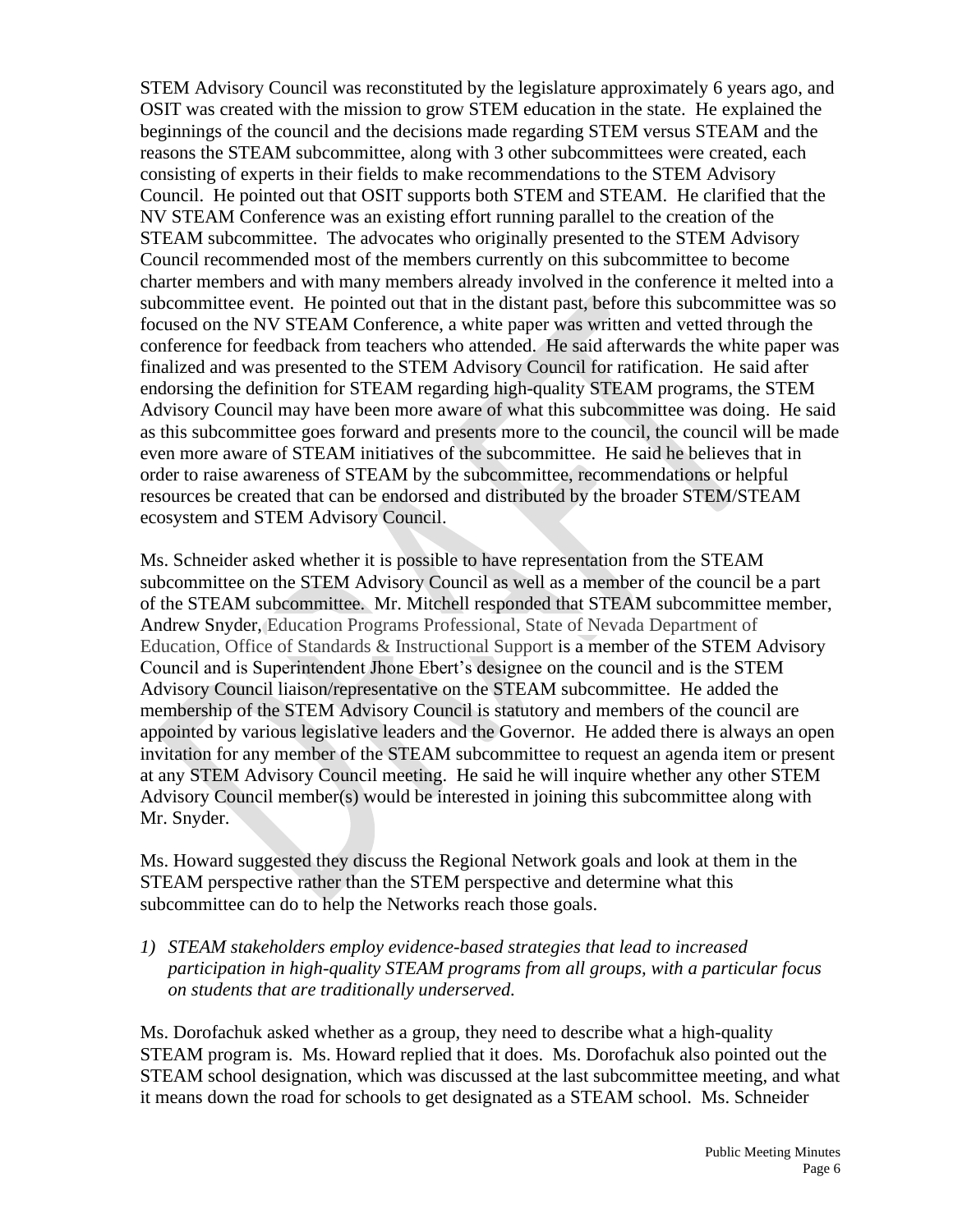said she believes it requires a stronger voice within the Department of Education related to the power and importance of STEAM education and defining it in the educational language that would be represented by the state. She said she believes it is incumbent upon the State Department of Education as opposed to representatives of arts organizations. She asked whether the subcommittee could help in vetting that language. She pointed out that the subcommittee could help support STEAM education in the classroom as one of the components in the community, but stated she was unsure whether the subcommittee could state what STEAM is in educational language representing the state. Mr. Mitchell responded that responsibilities of the STEM Advisory Council include making recommendations to the State Board of Education, Department of Education, Board of Regents, and other education bodies including local school boards, etc. He added that this subcommittee may not necessarily have the authority to make that definition on its own.

Ms. Howard directed attention to the next two intermediate outcomes:

*2) All Nevadans, especially families, students and job seekers are aware of the benefits of STEM/STEAM education opportunities for STEM/STEAM careers.*

Mr. Mitchell suggested that because each of the 3 Regional STEM Networks will be taking on different initiatives to make more people aware of STEM, the subcommittee could work with the different network directors to insert STEAM into their initiatives by adding what is already being done. He said it would be important that the STEAM voice is heard within the networks' projects. Ms. Schneider said the goal of the subcommittee is not to create something separate and it makes sense to combine the idea of the arts being trickled to STEM education rather than to propose something separately. Ms. Howard pointed out that subcommittee member Craig Rosen is also the Director of the Regional STEM Networks and can act as liaison between them and the subcommittee.

*3) High-quality STEM/STEAM education programs with knowledgeable educators and engaged business partners exist in all counites, cities, and districts.*

Ms. Howard commented that this outcome consists of several parts; training of educators and business partners; and making sure they exist throughout the state to include rural along with the larger urban areas. Ms. Munoz said in terms of providing access and equity across the state, and because of distance learning due to COVID-19, new school formats are opening many possibilities and suggested the subcommittee take the responsibility that all counties, both rural and urban, know these new opportunities exist. Ms. Schneider commented on the universal use of online meetings and how it connects experts in their fields. She said the idea of being able to expand the subcommittees reach in so many ways, basically removes "rural" and "urban," since all areas can now combine as one if interested in the content focus.

## **6. STEAM Subcommittee Member General Announcements** (For information only) Tracey Howard

Ms. Munoz said she and Mr. Rosen have been meeting weekly to discuss the upcoming NV STEAM Conference and announced that this year's theme is "Design Thinking Process." She pointed out it involves solving big problems through creative processes. She said this year's presenters include designers from NASA's Jet Propulsion Labs and artist Paul D.